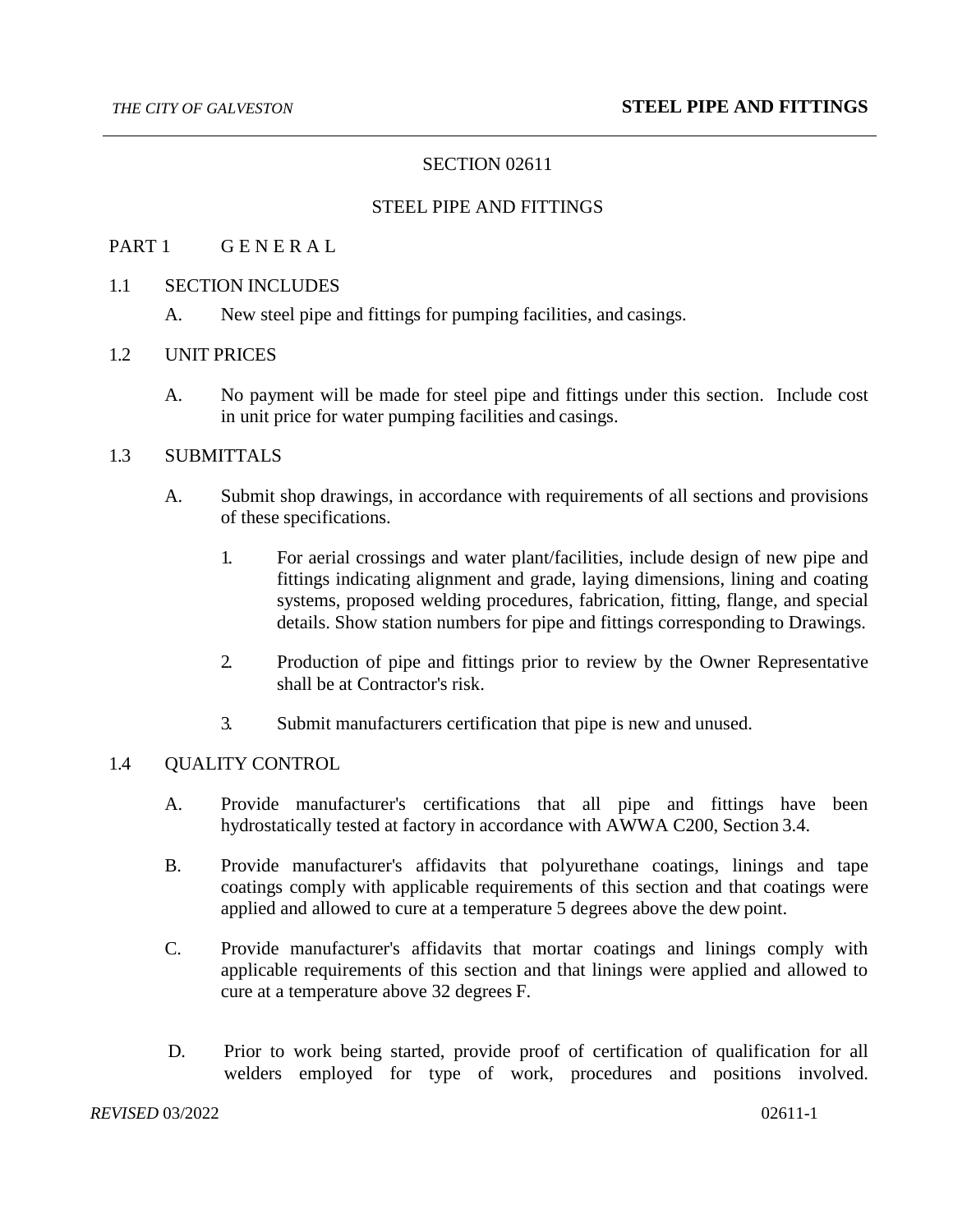Qualifications shall be in accordance with AWWA C206.

#### PART 2 PRODUCTS

# 2.1 STEEL PIPE

- A. Provide steel pipe designed and manufactured in conformance with AWWA C200 and AWWA M11 except as modified herein. Steel shall be minimum of ASTM A 36, ASTM A570 Grade 36, ASTM A 53 Grade B, ASTM A135 Grade B, or ASTM A139 Grade B.
- B. Minimum Allowable Steel-Wall Thickness: In accordance with following table for HS-20 live loads and depths of bury of up to 16 feet and AWWA C200 new uncoated welded steel.

| Casing    | Min. Wall |         | Approx. Wt. Per Lin. |
|-----------|-----------|---------|----------------------|
| Pipe Size | O.D.      | Thick.  | Ft. Unct'd.          |
| 8''       | 8.625"    | 0.219'' | 19.64                |
| 10''      | 10.750"   | 0.219'' | 24.60                |
| 12''      | 12.750"   | 0.219'' | 29.28                |
| 14''      | 14.000"   | 0.219'' | 32.00                |
| 16"       | 16.000"   | 0.219'' | 36.86                |
| 20"       | 20.000"   | 0.250'' | 52.73                |
| 24''      | 24.000"   | 0.250'' | 63.41                |
| 30"       | 30.000"   | 0.250'' | 79.43                |

# GENERAL PURPOSE CARBON STEEL PIPE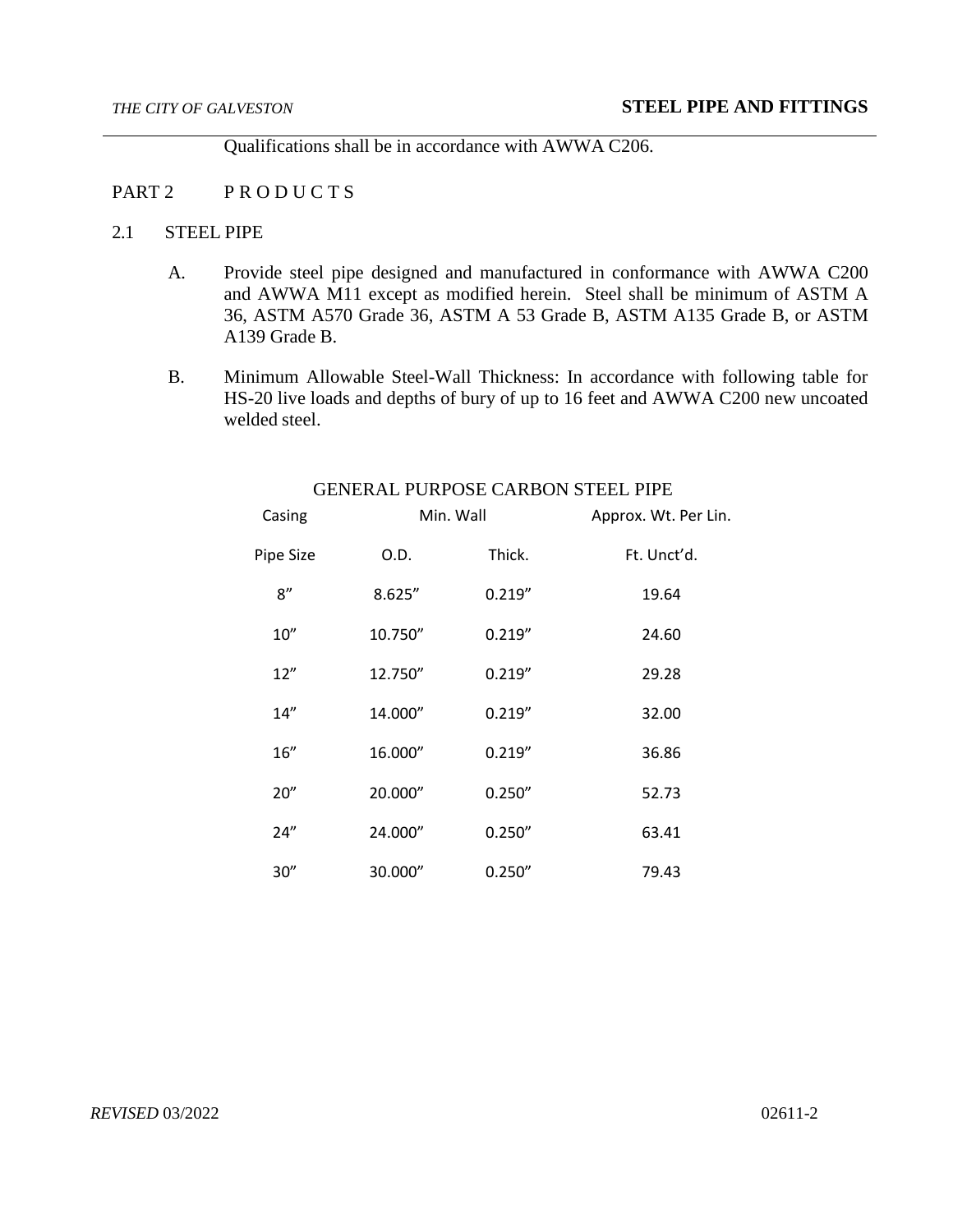| Casing    |         | (ENCASEMENT SLEEVES)<br>Min. Wall | Approx. Wt. Per Lin. |
|-----------|---------|-----------------------------------|----------------------|
| Pipe Size | O.D.    | Thick.                            | Ft. Unct'd.          |
| 8''       | 8.625'' | 0.219''                           | 19.64                |
| 10''      | 10.750" | 0.219''                           | 24.60                |
| 12"       | 12.750" | 0.219''                           | 29.28                |
| 14''      | 14.000" | 0.219''                           | 32.00                |
| 16''      | 16.000" | 0.219''                           | 36.86                |
| 20''      | 20.000" | 0.250''                           | 52.73                |
| 24"       | 24.000" | 0.250''                           | 63.41                |
| 30"       | 30.000" | 0.250''                           | 79.43                |

# CASING PIPE

- C. Provide pipe sections in lengths of no less than 20 feet except as required for special fittings or closure sections.
- D. Fittings: Factory forged for sizes 4 inches through 24 inches; long radius bends; beveled ends for field butt welding; wall thickness: equal to or greater than pipe to which fittings is to be welded; unless otherwise shown on the drawings.
- E. Joints:
	- 1. Standard field joint for steel pipe: AWWA C206.
		- a. Single-welded, lap joint.
		- b. Double-welded, butt joint.
	- 2. Provide mechanically coupled or flanged joints where required for valves and fittings, and as shown on Drawings. Flanges: AWWA C207, Class D; same diameter and drilling as Class 125 cast iron flanges ASA B16.1. Maintain electrically isolated flanged joints between steel and cast iron by using epoxycoated bolts, nuts, washers and insulating type gasket unless otherwise approved by Owner Representative.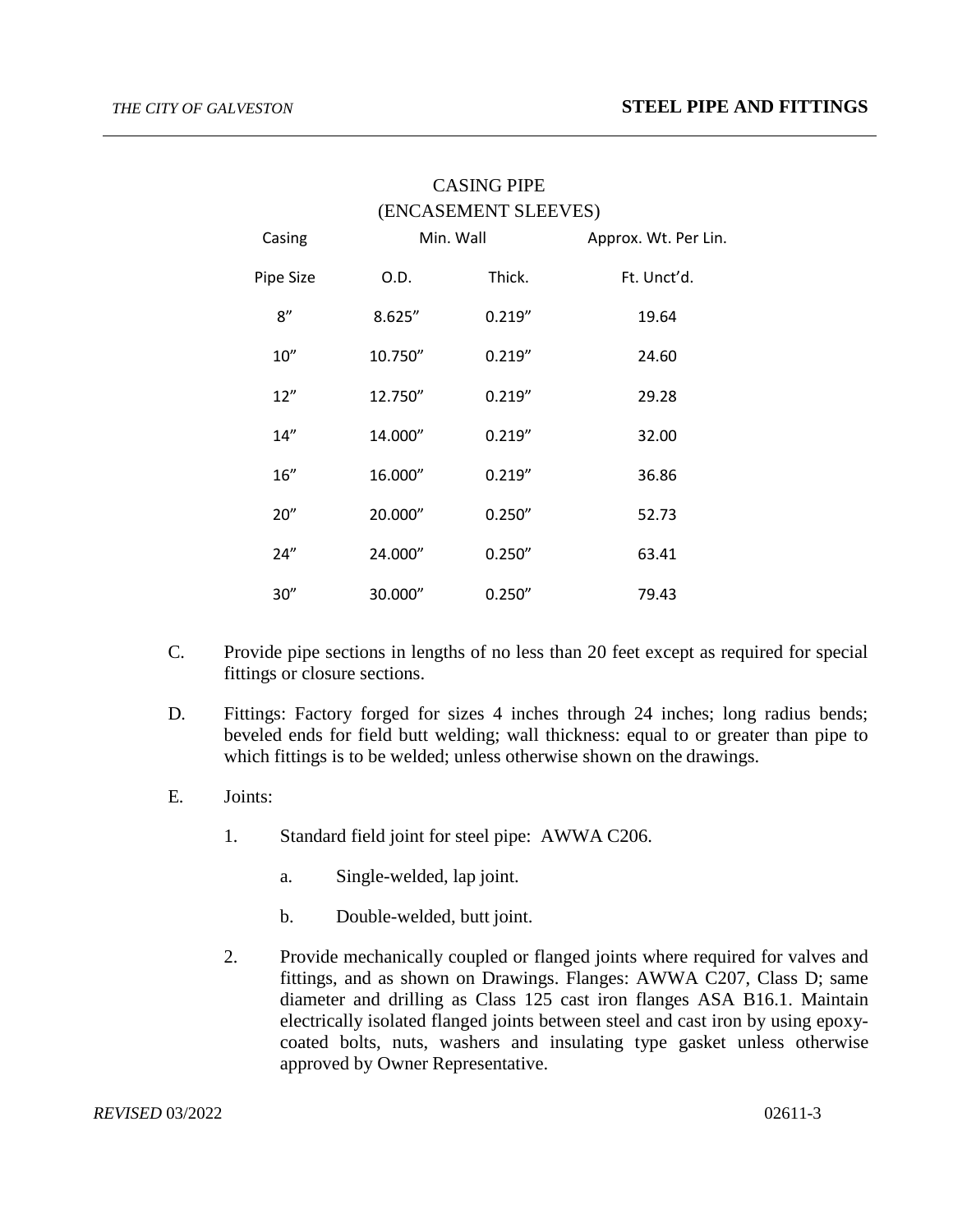- F. Make curves and bends by use of beveled joints unless otherwise indicated on Drawings. Contractor may submit details of other methods of providing curves and bends for consideration by the Owner Representative. If other methods are deemed satisfactory, install at no additional cost to Owner.
- G. Provide shop coated and shop lined steel pipe with minimum of one coat of shop applied primer approved for use in potable water transmission on all exposed steel surfaces. Primer for tape coated steel pipe to be used for field-applied coatings shall have no less than 5 percent solids. Provide primer compatible with coating system and in accordance with coating manufacturer's recommendations.
- H. Standard or Special Sections: Within 1/8 inch + of specified or theoretical lengths. Flanges: Square with pipe with bolt holes straddling both horizontal and vertical axis. Provide 1/2-inch gap between pipe ends where pipe is to be coupled with sleeve couplings.

#### 2.2 EXTERNAL COATING SYSTEMS FOR BURIED STEEL PIPE

- A. General: Supplied with either tape coatings or cement-mortar coatings as specified herein.
	- 1. Tape Coating: AWWA C214; 80-mil shop-applied, Polyken YG-III, Tek-Rap Yard-Rap, or equal, except as modified herein. Components: primer, one 20 mil layer of inner-layer tape for corrosion protection and two 30-mil layers of outer-layer tape for mechanical protection. Primer: compatible with tape coating, supplied by coating-system manufacturer. Provide pipe with shop coatings cut back from joint ends to facilitate joining and welding of pipe. Taper successive tape layers by 1-inch staggers to facilitate field wrapping of joints. Cutback approximately 4 to 4-1/2 inches to facilitate welding. Inner and outer tape widths:

| Diameter      | Tape Width |
|---------------|------------|
| $4'' - 6''$   | 6"         |
| $8'' - 12''$  | q"         |
| $14" - 16"$   | 12''       |
| $18'' - 24''$ | 18″        |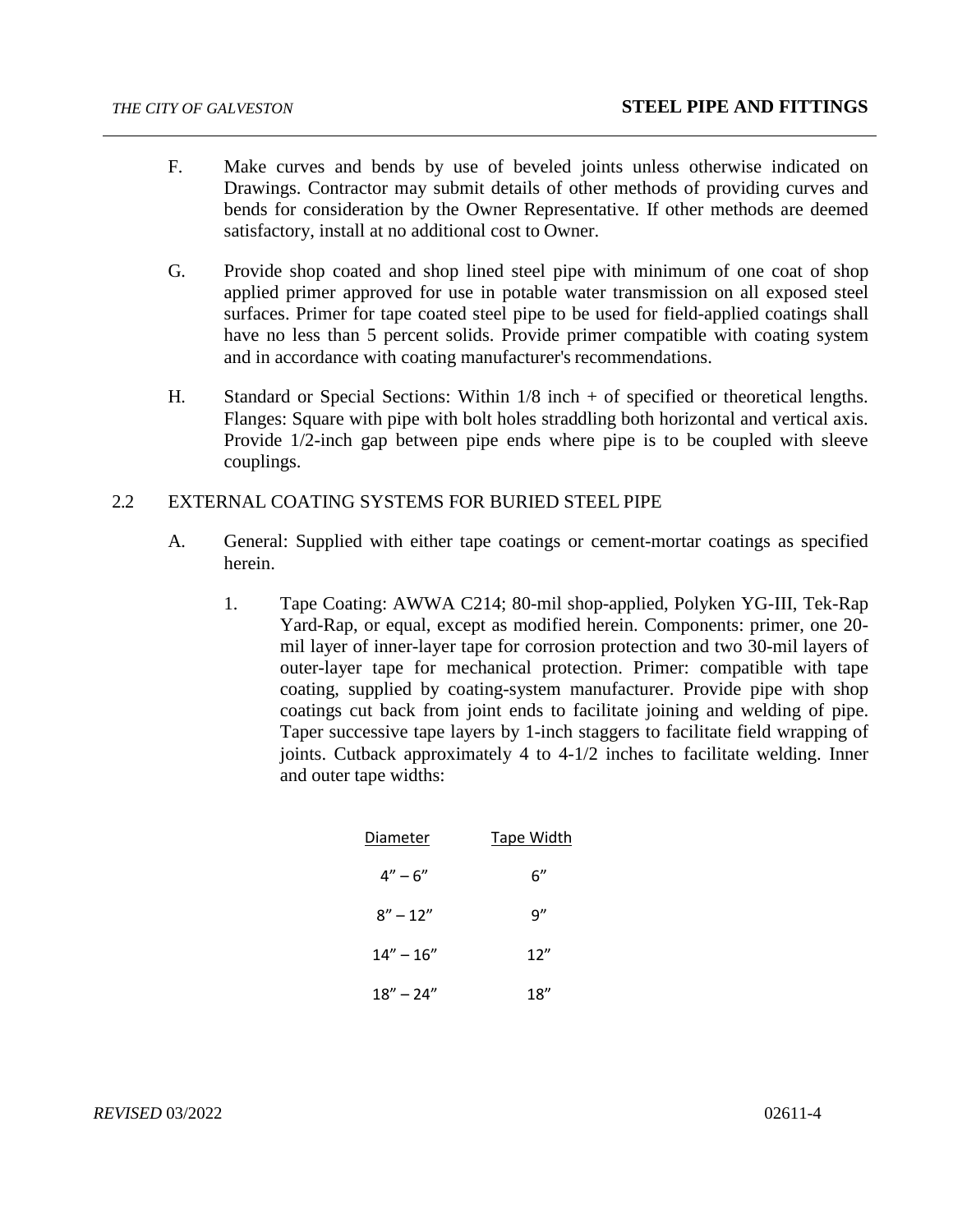- 2. Cement-Mortar Coating: AWWA C205; shop-applied, cement-mortar coating except as modified herein; 1-inch minimum thickness; cut back coating from joint ends no more than 2 inches to facilitate joining and welding of pipe.
- 2.3 EXTERNAL COATING SYSTEM FOR STEEL PIPE IN TUNNEL, CASING OR AUGER HOLES
	- A. Provide exterior coating system of pipe in augered holes or casing, without annular grout, as specified in Section 02629, Polyurethane Coatings on Steel or Ductile Iron Pipe. No additional exterior coating is required for mortar coated pipe.
- 2.4 EXTERNAL COATING SYSTEM FOR STEEL PIPE INSTALLED ABOVEGROUND (OR EXPOSED)
	- A. Provide a 3-coat epoxy/polyurethane coating system as designated below.

| <b>Surface Preparation</b> | SSPC SP10                       |  |
|----------------------------|---------------------------------|--|
|                            | Near White Blast Clean          |  |
|                            | 2.0 to 3.0 mils surface profile |  |
|                            |                                 |  |
| Prime Coat                 | 2.0 to 4.0 mils DFT             |  |
|                            |                                 |  |
| Intermediate Coat          | 4.0 to 6.0 mils DFT             |  |
|                            |                                 |  |
| <b>Finish Coat</b>         | 1.5 to 2.0 mils DFT             |  |

- B. Total minimum allowable dry film thickness for system: 10 mils.
- C. All materials shall be from same manufacturer.

# 2.5 INTERNAL LINING SYSTEMS FOR STEEL PIPE

A. General: Supply steel pipe with either epoxy lining or shop applied cement mortar lining, capable of conveying water at temperatures not greater than 140ΕF. All linings shall conform to American National Standards Institute/National Sanitation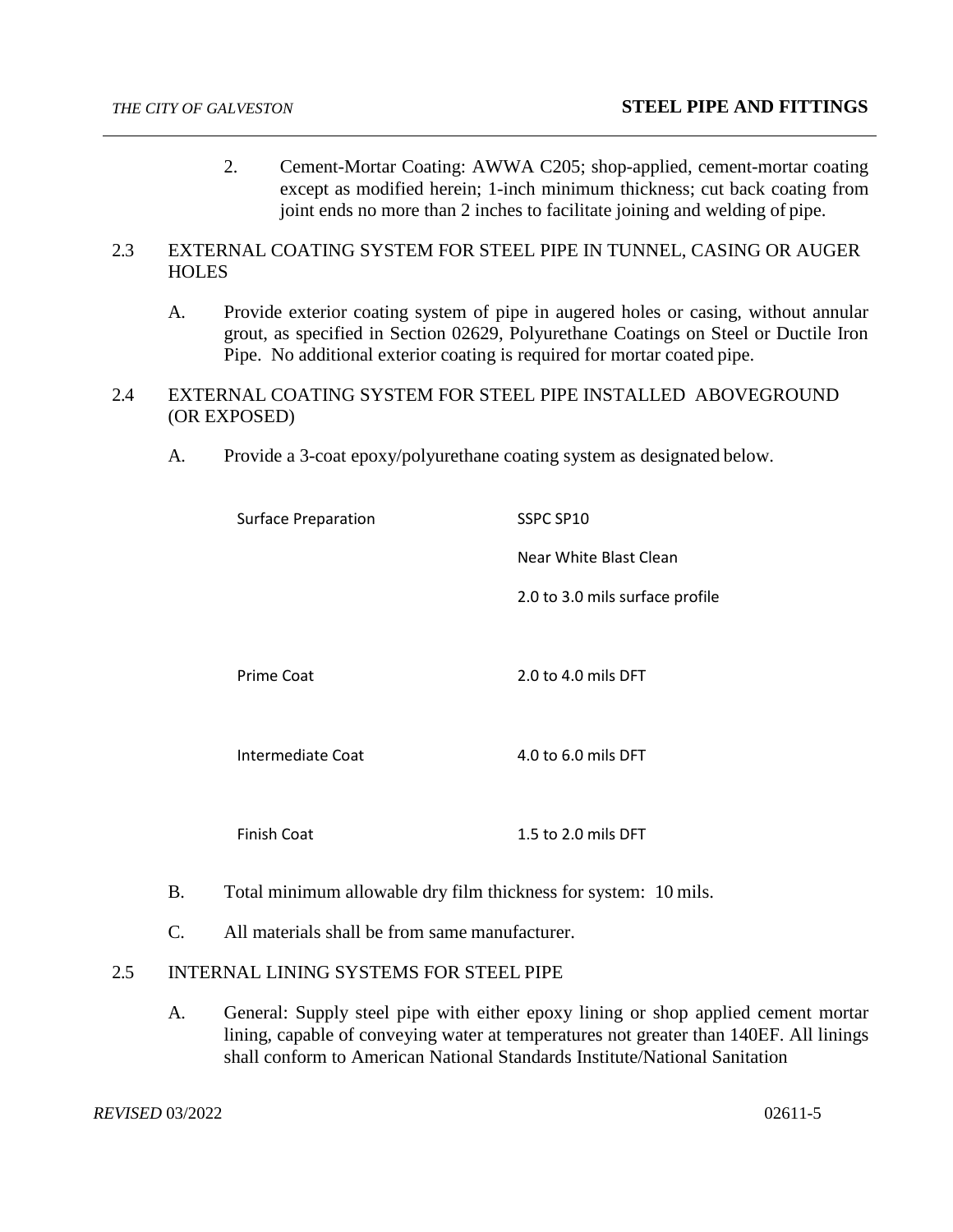Foundation (ANSI/NFS) Standard 61 and certified by an organization accredited by ANSI. Unless otherwise noted, coat all exposed (wetted) steel parts of flanges, blind flanges, bolts, access manhole covers, etc., with epoxy lining, as specified herein.

- B. Epoxy Lining: AWWA C210-92 White, or approved equal for shop and field joint applied, except as modified herein.
	- 1. Surface Preparation: SSPC-SP-10(64); Near White Blast Clean; 2.0 to 3.0 mils surface profile.
	- 2. Prime Coat:
	- 3. Intermediate Coat:
	- 4. Finish Coat:
	- 5. Minimum allowable dry film system thickness: 12.0 mils.
	- 6. Maximum allowable dry film system thickness: 18.0 mils.
	- 7. Minimum field adhesion: 700 psi.
	- 8. Dry film thicknesses for approved alternate products in accordance with the product manufacturer's recommendations.
	- 9. The lining system may consist of three or more coats of the same approved alternate epoxy lining without the use of a separate primer.
	- 10. Provide materials from the same manufacturer.
- C. Shop Applied Cement Mortar Lining: AWWA C205; shop-applied cement mortar linings, except as specified herein 3/8 inch minimum thickness for pipe diameters 24 inches and smaller. Pipe with cut back lining from joint ends no more than 2 inches to facilitate joining and welding of pipe.

# 2.6 MORTAR FOR EXTERIOR JOINTS

- A. Cement Mortar: One part cement to two parts of fine, sharp clean sand; mix with water to a consistency of thick cream.
- B. Portland cement: ASTM C150, Type II.
- C. Sand:
	- 1. Inside joints: AWWA C602; fine graded natural sand.

#### **REVISED** 03/2022 02611-6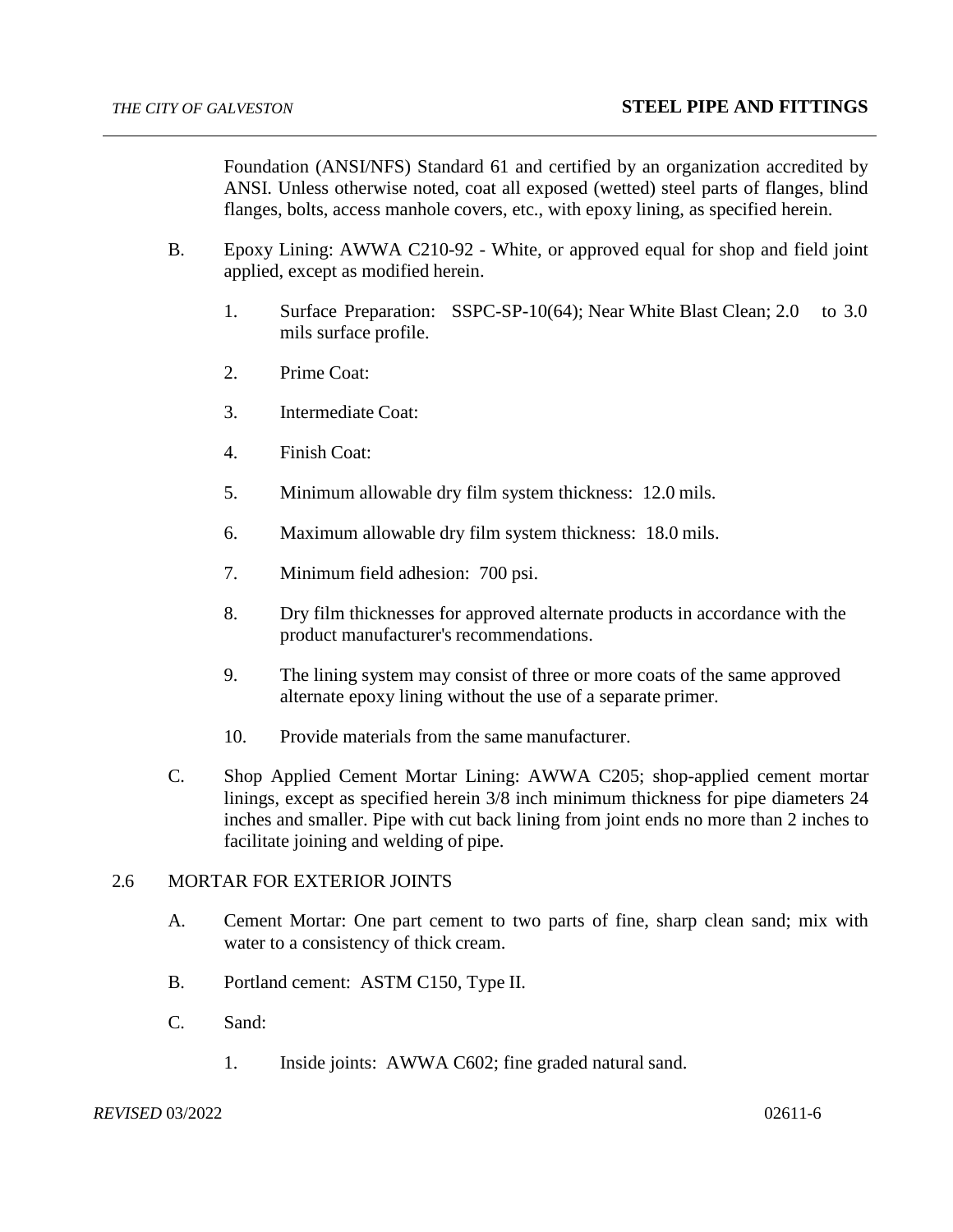- 2. Outside joints: ASTM C33; natural sand with 100 percent passing No. 16 sieve.
- D. Water: ASTM D1888, Method A; total dissolved solids less than 1000 mg/l; ASTM D512 chloride ions less than 100 mg/l for slurry and mortar cure; ASTM D1293 pH greater than 6.5.
- PART 3 EXECUTION
- 3.1 PIPING INSTALLATION
	- A. Conform to applicable provisions of Section 02664 Water Mains except as modified herein.
- 3.2 EXTERNAL COATING SYSTEM FOR BURIED STEEL PIPE
	- A. Tape Coating System:
		- 1. Inspect pipe, prior to shipment, for holidays and damage to coating. Perform electrical holiday test of minimum of 6,000 volts with a 60 cycle current audio detector. If test indicates no holidays and outer wrap(s) is torn, remove damaged layers of outer wrap by carefully cutting with sharp razor-type utility knife. Wash with Xylol area to be patched and at least 4 inches of undamaged tape where hand-applied tape wrap will overlap. AWWA C209 cold-applied tape; compatible with tape-wrapping system applied for each layer of outerwrap tape that has been removed. If damaged area shows holiday when tested, remove outer layers and expose inner wrap. Prime exposed area and overlaps with light coat of primer. Firmly press into place patch of inner wrap of sufficient size to extend 4 inches from holidays in all directions. Holiday test patch to verify that it is installed satisfactorily. Retrim outer layer of tape to expose first wrap of outer-wrap tape sufficiently to allow minimum lap of 2 inches in all directions. Wash exposed outer wrap tape with Xylol and prime. Apply two layers of AWWA C209 outer wrap with 35 mils minimum thickness.
		- 2. Regardless of results of electrical holiday test, bubbles in tape coating system are not allowed. Cut out bubbles and patch as detailed above.
		- 3. Field repairs and applications of coatings: AWWA C209 around joint cutbacks except as modified herein. Field-welded joints: clean shop-primed ends of weld splatter, damaged primer and rust to achieve required surface preparation prior to field repair of linings and coatings.
			- a. Immediately prior to placing joint in trench, remove shop-applied primer by abrasive blasting, solvent or other method as approved by the Owner Representative. Avoid damage to adjacent existing

*REVISED* 03/2022 02611-7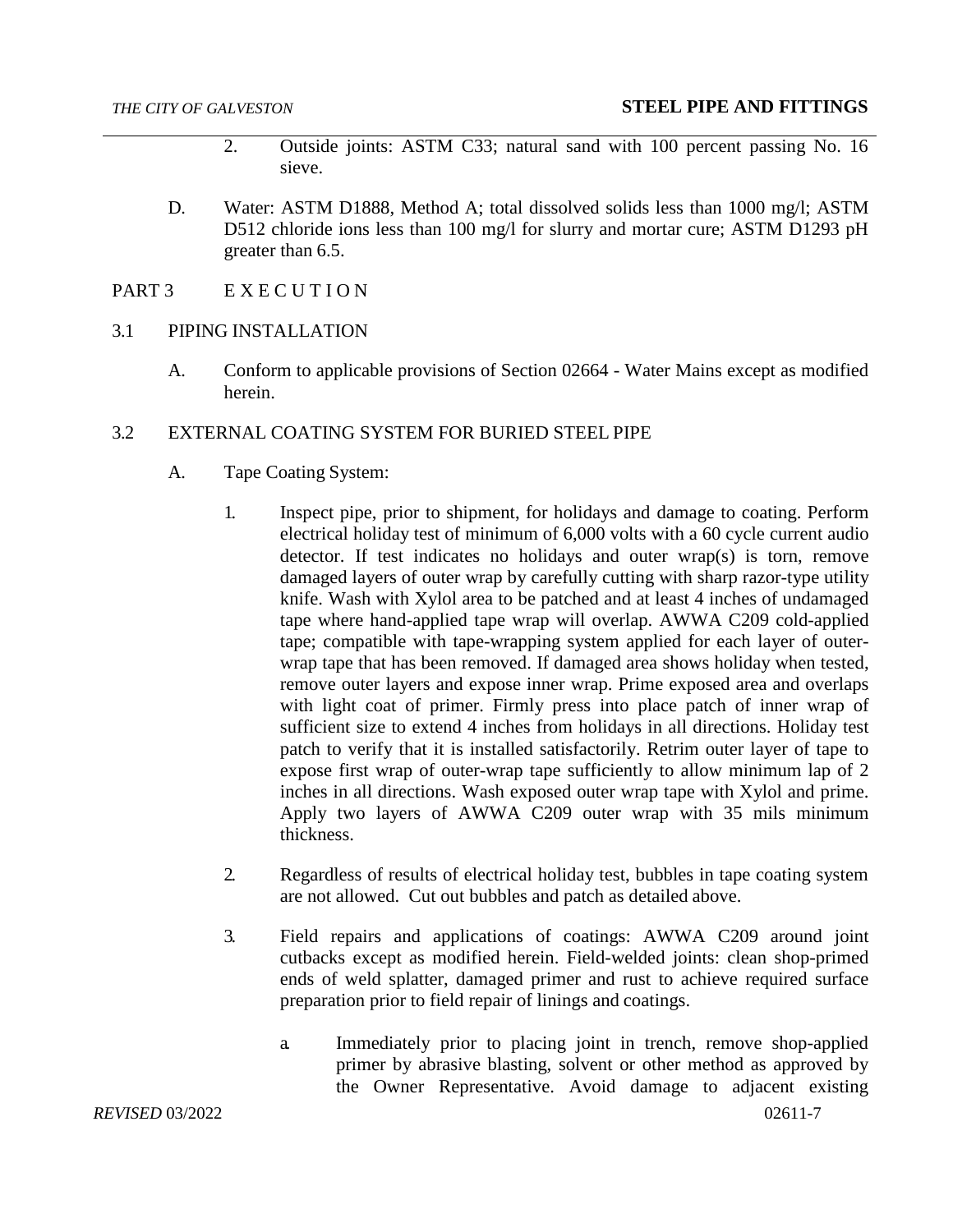coatings. Clean surfaces to achieve surface preparation at least equivalent to SSPC SP6 in accordance with AWWA C209. Solvent: environmentally safe and compatible with coating-system primer.

- b. Apply primer immediately prior to application of first layer of tape to achieve maximum bond. Apply tape while primer is still "tacky" with 3-inch minimum overlap over shop-applied coating.
- 4. Do not expose tape coatings to harmful ultraviolet light for more than 90 days. Discard (remove) and replace outer layer of tape coating when exposure exceeds 90 days. In case of factory applied coatings, remove joint from site for removal and reapplication of outer layer of tape coatings.
- B. At Owner's option, coating system and application may be tested and inspected at plant site in accordance with AWWA C214.
- C. Cement Mortar Coating: AWWA C205; 1-inch minimum thickness; cut back from joint ends no more than 2 inches to facilitate joining and welding of pipe.
- 3.3 EXTERNAL COATING SYSTEM FOR STEEL PIPE INSTALLED ABOVEGROUND, IN VAULTS, TUNNELS OR CASINGS, AND INTERNAL LINING FOR ALL INSTALLATIONS
	- A. Cement Mortar Lining: AWWA C205; 1/2-inch minimum thickness; cut back from joint ends to facilitate joining and welding of pipe.
	- B. Safety: Paints, coatings, and linings specified herein are hazardous materials. Vapors may be toxic or explosive. Protective equipment, approved by appropriate regulatory agency, is mandatory for all personnel involved in painting, coating, and lining operations.
	- C. Workmanship:
		- 1. Application: By qualified and experienced workers who are knowledgeable in surface preparation and application of high-performance industrial coatings.
		- 2. Paint Application Procedures: SSPC Good Painting Practices, Volume 1.
	- D. Surface Preparation:
		- 1. Prepare all surfaces for painting with abrasive blasting.
		- 2. Schedule cleaning and painting so that detrimental amounts of dust or other contaminants do not fall on wet, newly painted surfaces. Protect surfaces not intended to be painted from effects of cleaning and painting operations.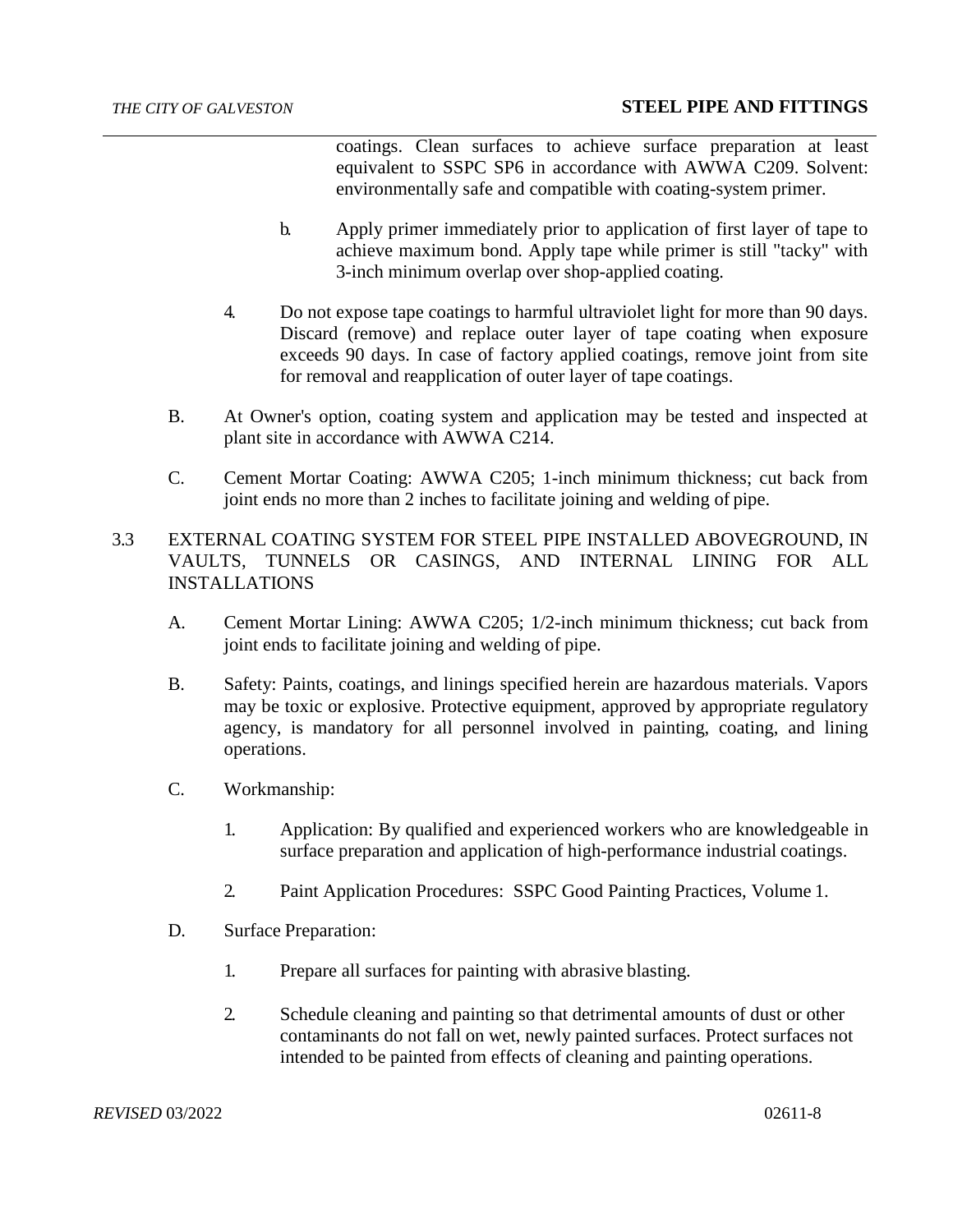- 3. Prior to blasting, clean surfaces to be coated or lined of grease, oil and dirt by steaming or detergent cleaning in accordance with SSPC SP1.
- 4. Metal and Weld Preparation: Remove all surface defects such as gouges, pits, welding and torch-cut slag, welding flux and spatter by grinding to 1/4-inch minimum radius.
- 5. Abrasive Material:
	- a. Blast only as much steel as can be coated same day of blasting.
	- b. Use sharp, angular, properly graded abrasive capable of producing depth of profile specified herein. Transport abrasive to jobsite in moisture-proof bags or airtight bulk containers. Copper slag abrasives are not acceptable.
	- c. After abrasive blast cleaning, verify surface profile with replica tape. Furnish tapes to Owner for filing and future reference.
	- d. Do not blast if metal surface may become wet before priming commences, or when metal surface is less than 5 degrees F above dew point.
- 6. Remove all dust and abrasive residue from freshly blasted surfaces by brushing or blowing with clean, dry air.
- E. Coating and Lining Application:
	- 1. Environmental Conditions: Do not apply coatings or linings when metal temperature is less than 50 degrees F; when ambient temperature is less than 5 degrees F above dew point; when expected weather conditions are such that ambient temperature will drop below 40 degrees F within 6 hours after application of coating; or when relative humidity is above 85 percent. Measure relative humidity and dew point by use of sling psychrometer in conjunction with U.S. Department of Commerce Weather Bureau Psychometric Tables. Provide dehumidifiers for all field-applied coatings and linings to maintain proper humidity levels.
	- 2. Application Procedures:
		- a. Apply coatings and linings in accordance with manufacturer's recommendations and requirements of this section. Provide a finish free of runs, sags, curtains, pinholes, orange peel, fish eyes, excessive overspray or delamination.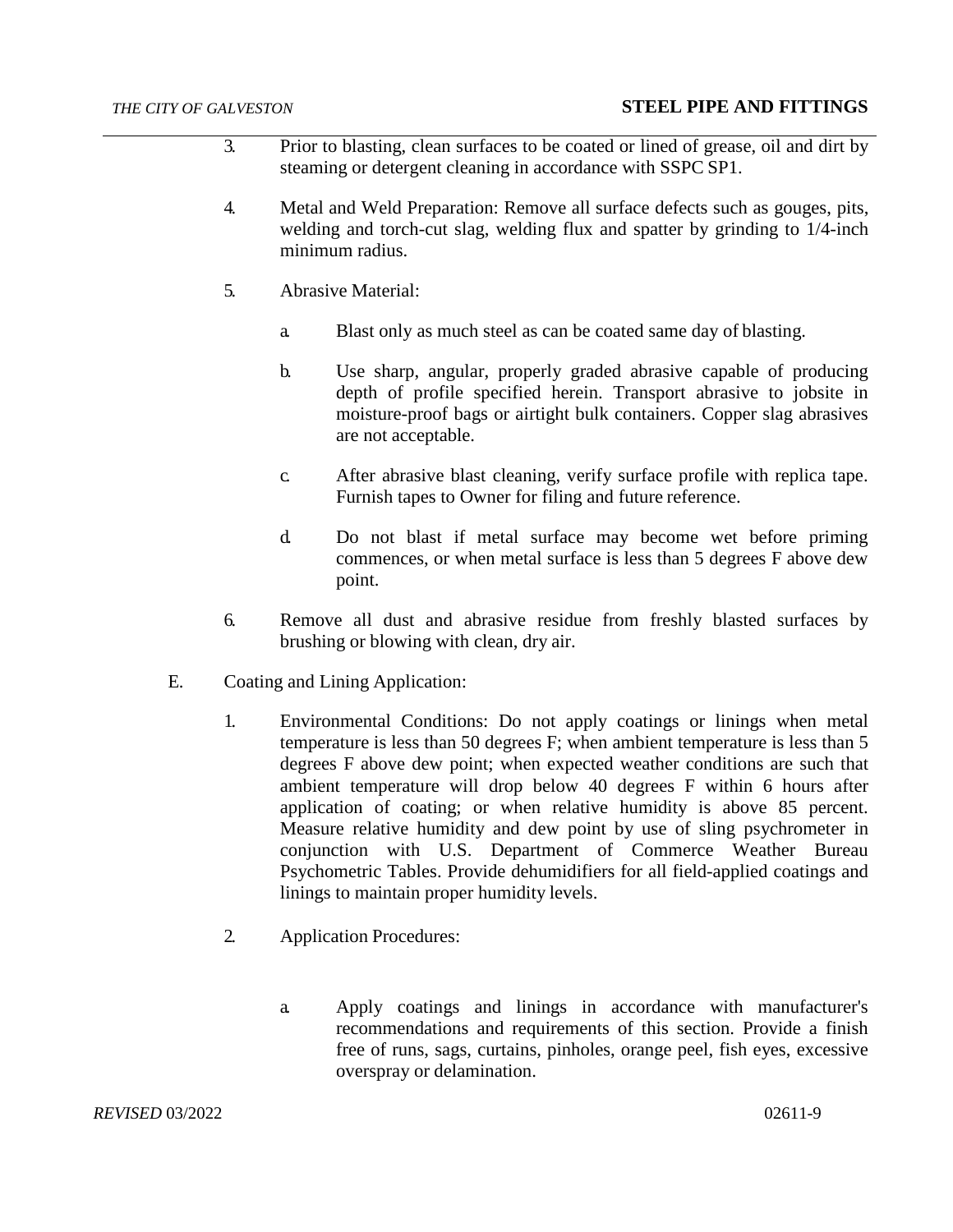- b. Thin materials only with manufacturer's recommended thinners. Thin only amount required to adjust viscosity for temperature variations, proper atomization and flow-out. Mix material components using mechanical mixers.
- c. Discard catalyzed materials remaining at end of day.
- 3. Apply primer immediately after surface has been cleaned. Thoroughly dry pipe before primer is applied. Apply succeeding coats before contamination of under surface occurs.
- 4. Allow each coat of paint either to dry or cure amount of time recommended by coating or lining manufacturer before successive coats of paint are applied. Apply all successive coats of paint within recoat threshold time as recommended by coating or lining manufacturer on printed technical data sheets or through written communications.

### 3.4 INSPECTION

- A. Procure services of an independent testing laboratory or inspection service, approved by the Owner Representative, to perform tests on all portions of coating and lining applications. Laboratory shall supply services of NACE Certified Coatings Inspectors having Level III Certification for all coating and linings inspection work. Include cost of such testing in contract unit price bid for water main. Furnish copies of all test reports to the Owner Representative for review. If defective coatings or lining are revealed, cost of repair and testing of repair will be paid for by Contractor. The Owner Representative shall have full and final decision as to suitability of all coatings and linings tested.
- B. For all field applied coatings and linings, including joints, notify Owner sufficiently in advance of work so that Owner can perform examination of and acceptance of surface preparation and application of each coat prior to application of next coat. Furnish appropriate test data to Owner verifying compliance with requirements of this section of each coat prior to proceeding with next coat. Recoat or repair runs, overspray, roughness and/or abrasives in coating, or other indications of improper application in accordance with coating or lining manufacturer's and the Owner Representative's instructions.
- C. Repairs, surface preparation and painting will be subject to inspection by Owner.
- D. Guidelines published by Steel Structures Painting Council will be used as basis for acceptance or rejection of cleaning, painting or coating application. SSPC VIS1, Pictoral Surface, along with single-probe magnetic pull-off type dry film thickness gages, electrical holiday detectors, and standard wet film thickness gages will be used to determine acceptability of paint applications.